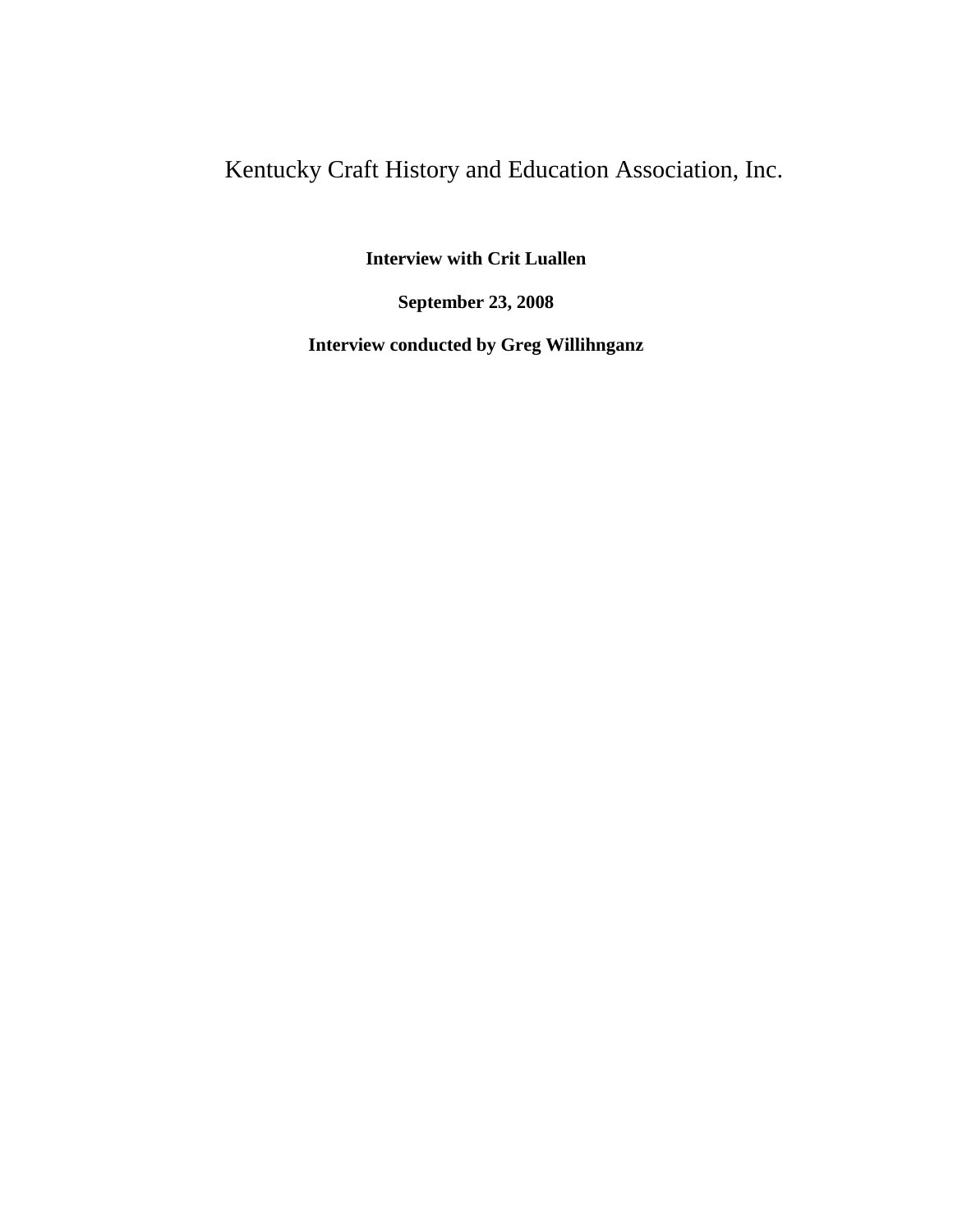WILLIHNGANZ: Thank you for letting us into your home and letting us interview you, Crit. I appreciate it.

LUALLEN: Thank you.

WILLIHNGANZ: Thank you for taking the time.

LUALLEN: Sure. I'm delighted to do it.

WILLIHNGANZ: I have some questions here about your tenure basically, as the Commissioner of the Department of Arts, and I realize this is not a period that happened yesterday (laughter—Willihnganz). You may have trouble recalling some of the things here, but whatever you can remember will be very much appreciated. The questions here are actually…were given to me by Fran Redmon. So, they may sound like someone who knows your background, and she does apparently (laughter—Willihnganz). Crit, what about your background brought you to the Department of the Arts?

LUALLEN: Well, it's, an interesting path that I have taken, because I have a liberal arts degree from Center College with a studio arts major. My mother was an artist. My grandmother was an artist. I had artists on both sides of my family, actually, so I always assumed I would have a life and career that involved the arts. Then, I took a turn after college into politics, and I became involved very accidentally in the political arena. I went to work with Wendell Ford and his U.S. Senate campaign in 1974, right after I graduated from college, and I was literally working in the mailroom of the campaign. Several years later, my work had continued in politics, and around state government, and I had the opportunity to work in Governor Martha Layne Collins' administration. I had worked in her campaign for a year and a half prior to her being elected, and I was very interested in serving as Commissioner of the Arts, because of my background and interests in the arts, and also because at that time, the Department of the Arts provided all of the communications backup to the governor's office. It had as one of its divisions…it had photographers, graphic designers, special events planners, and writers and journalists who worked with the press for state government, and that's the kind of work I had done for Governor Collins. So, I was able to convince her that I could keep doing that part of the work, the communications that backed up her press office and her administration, and also be in a position where I could do what I really loved to do, which was to work with the artists in the state, and to work on the programs that supported the artists in the state. So, it turned out to be a great combination for me that just happened to work out in a way that was very, very satisfactory, both for the governor, because she got the things that were important for her that she wanted me to be focused on, but it also allowed me to get involved in the arts.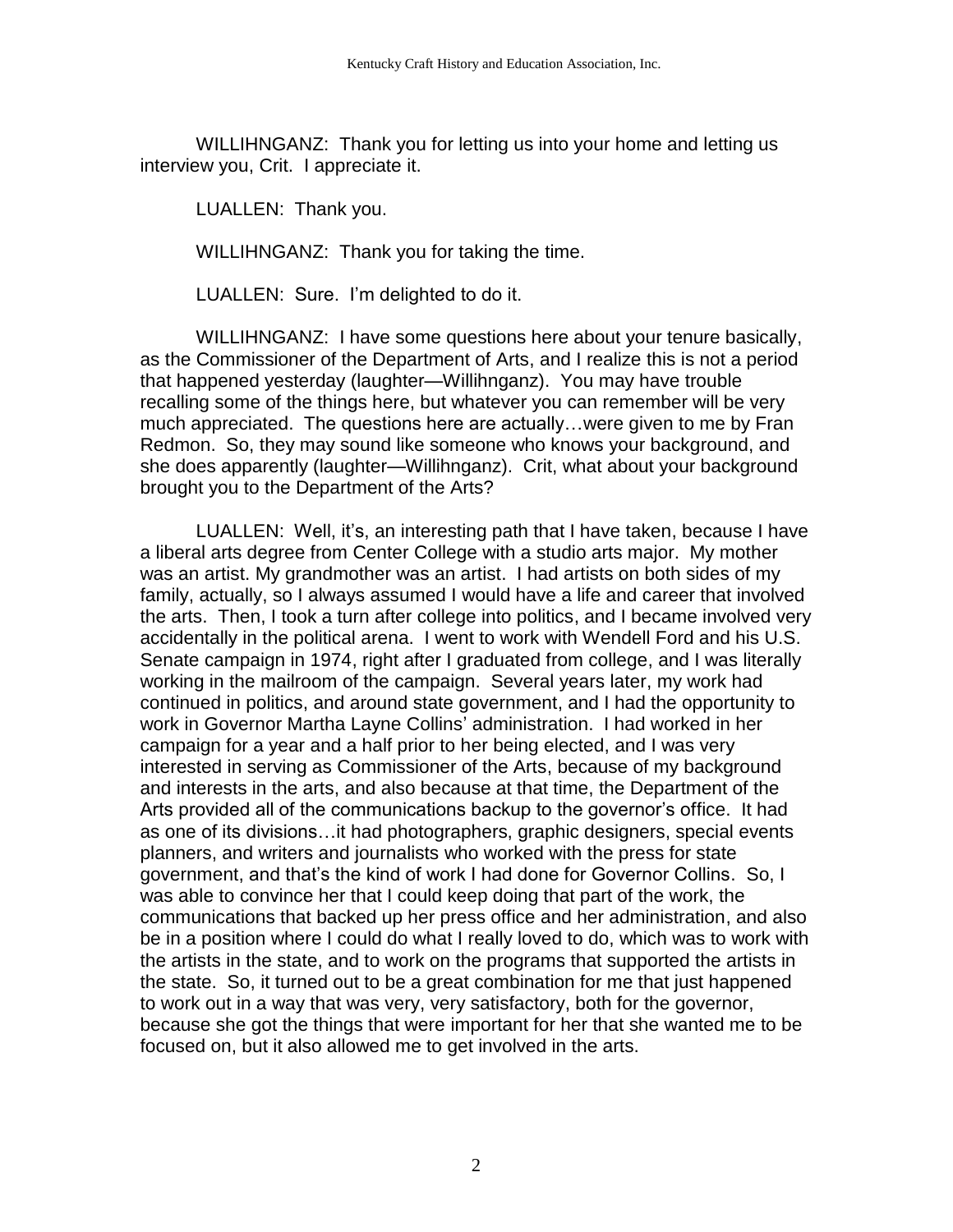WILLIHNGANZ: That's terrific. How critical was it for the Collins administration to continue the focus on Kentucky crafts that had begun under the Brown administration?

LUALLEN: Well, Phyllis George Brown, under the Brown Administration, had put a real emphasis on crafts for the first time in Kentucky. And, because she had this very high profile nationally, and this incredible aura of celebrity that, that really turned heads wherever she went, and she was able to attract a great deal of media attention nationally as well as in Kentucky, her emphasis on the crafts was a huge leap forward for Kentucky to, to move crafts to another level of the national mindset, and have people think of crafts seriously as an art form, and also have Kentuckians who had traditionally produced crafts think of them as a real economic opportunity. So, Phyllis George Brown had done that, had really elevated crafts to another level. And when Governor Collins came in, we believed it was very important, Governor Collins believed it was important, and as her Commissioner of the Arts, I believed it was important too, to build on what the Brown administration had begun. We decided to take the program over to a little different level. We began to focus on finding wholesale markets for Kentucky crafts. Phyllis George Brown had focused on trying to get retail outlets to focus on Kentucky crafts, to put them into high end department stores, both in New York, as well as, we had one, one initiative in Japan in that administration. We looked at it in the Collins Administration from a little different perspective. And we said, how can we open up more markets for producing craftspeople so that they can sell at the wholesale level, and we would that way open up more opportunities for more craftspeople to sell more products. And we began to work with the existing craft staff. Fran Redmon was there at the time. She was terrific. And, there was a great team on that craft staff, and they actually reported to me as Commissioner of the Arts. And, we were the first administration to take a group of craftspeople to the New York Gift Show, as an initiative to try to put the craftspeople directly in touch with wholesale markets. The New York Gift Show brings together buyers from all over the world, all over the nation certainly, and all over the world, who place orders for particular items. Many are mass produced, but it had a growing niche of handmade crafts, and we got involved with that on the ground floor. And, we took a group of Kentucky craftspeople, and coordinated the exhibit, and planned the exhibit and the outreach in a way that really put Kentucky on the map in that arena. Governor Collins personally attended that first show and each of the shows where we took Kentucky craftspeople. So, we put a real emphasis in the Collins Administration on how could we take what the Browns had done, move it to another level, and open up additional markets for Kentucky craftspeople. We combined with that a real effort to, to begin to give craftspeople opportunities for additional education and training in business practices, and sales and marketing…how to really make their work more of an economic stimulus for their families, and for the areas where they worked. So we, we had a sort of two-pronged approach, bringing along the craftspeople and moving them to a level where they were prepared to sell more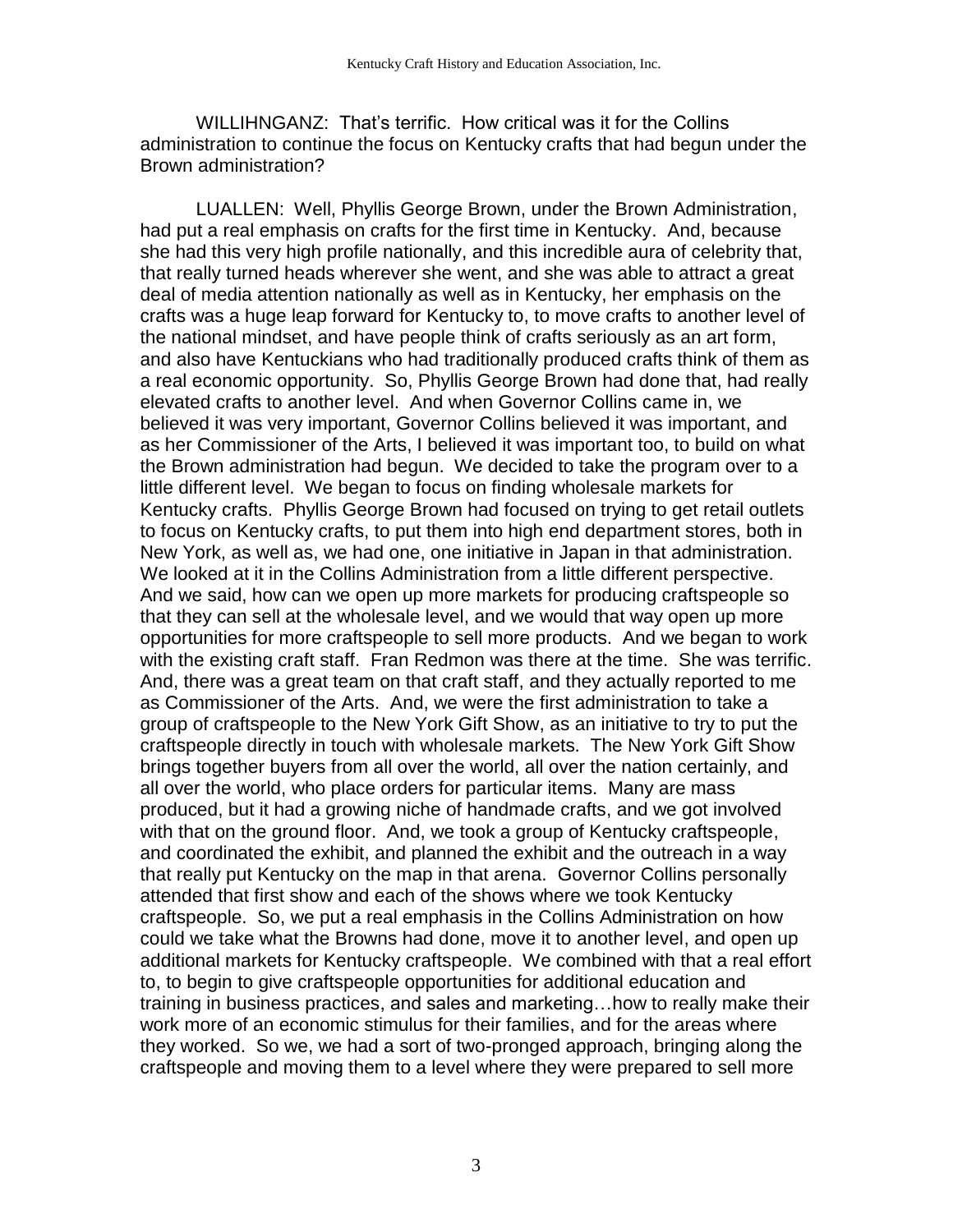crafts, and do that from a business like perspective, and working to open up more markets…and we had a great deal of success in doing that.

WILLIHNGANZ: Do you have measures of what the success was?

LUALLEN: You know, it's been a long time. I knew the numbers then, but we had numbers that Fran could produce for you from her records as well, I'm sure, that would talk about the sales we had…dollar value of the sales, and what that meant to the families that were touched by the program.

WILLIHNGANZ: Now. The Department of Art that you were the commissioner of…how long had that been in existence before you took over as Commissioner?

LUALLEN: Well, the Department of Arts was created by Governor Brown and his reorganization, and I think it had been about two years…two to three years in existence as the Department of the Arts. It had had a different form before that and he had restructured some different agencies and moved things around, and created the Department of the Arts, and the first commissioner under Governor Brown was Lois Mateus. And, I had worked with Lois and knew her well, and knew her work. She had worked closely with Phyllis George Brown in her work, and then Governor Collins appointed me to serve as commissioner. And that Department does not exist in that same structure any longer, its all been moved around again. But, Crafts Marketing has stayed consistent through all of the various restructuring. It has just been moved into different places.

WILLIHNGANZ: And I will be interviewing Lois. I believe it will be next week. (laughter—Willihnganz).

LUALLEN: Good. Good.

WILLIHNGANZ: So, I'm making the rounds (laughter—Willihnganz), as it were. Why was it important for the State Government to support this effort?

LUALLEN: Well, of course, crafts means so much to Kentucky in so many different levels. They have an incredibly historical significance, because many of the traditional crafts forms in Kentucky grew out of our original pioneer settlement of this part of the world. Kentucky was…was one of the real edges of the westward expansion, and…and many of the pioneers who settled this state, settled here. They developed their own craft traditions out of necessity, initially, if you look at some of the things like the wonderful quilts, the baskets, the things that we now revere as art objects were originally utilitarian. But, because we were a state that was very well-known for its independent, pioneering spirit, we had a number of families who staked out land and settled in rural parts of Kentucky, and the craft traditions grew from what was originally their need for handmade items to help with their lives and, and their livelihood. So there's a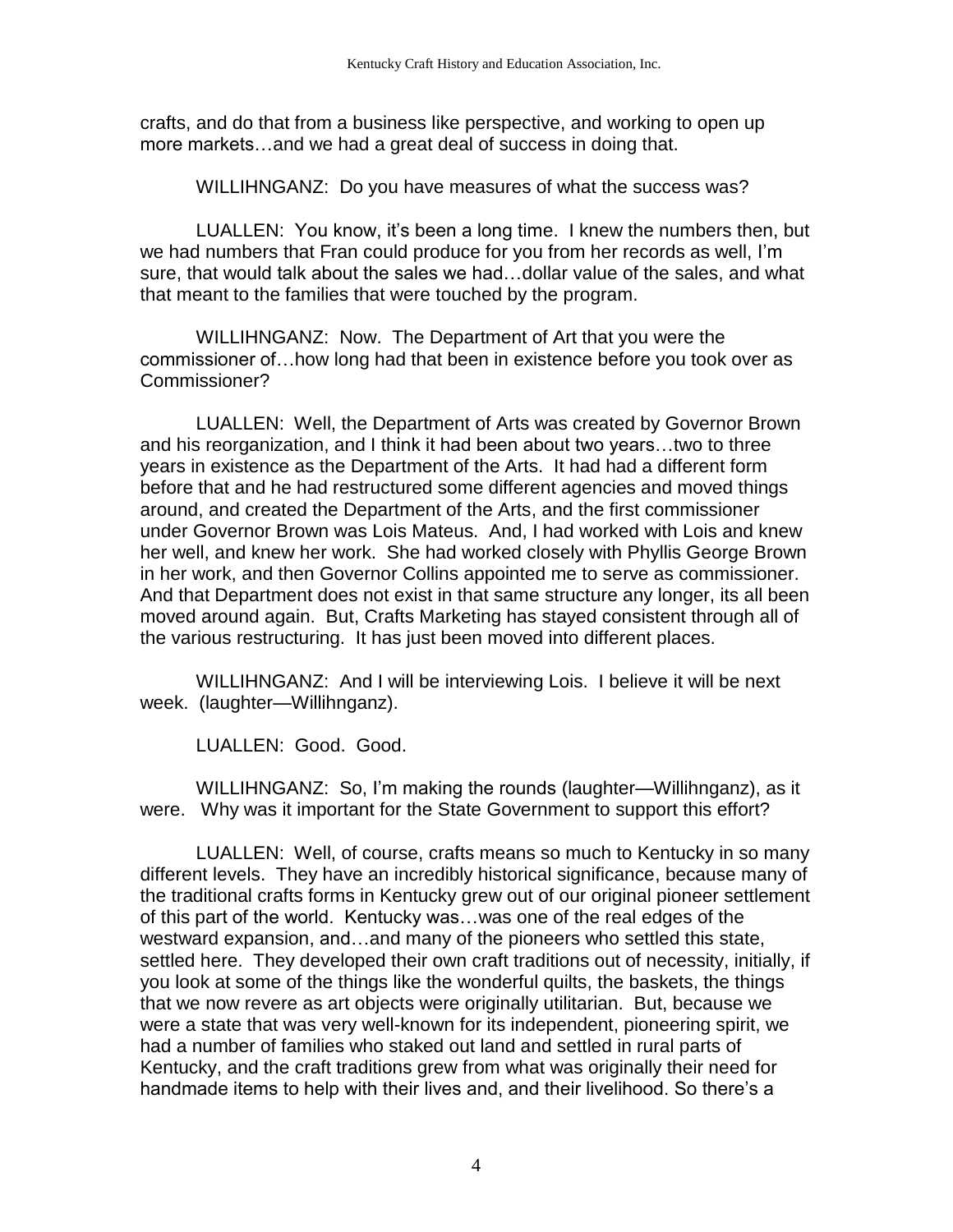historical significance to the crafts. There's also a, an incredible artistic component to how crafts have evolved over the years because each of those utilitarian items also has an aspect of beauty and an aesthetic quality that I think has grown in appreciation over the years. And, as we have seen our craft forms evolve into more contemporary crafts, you can certainly see a dramatic evolution, aesthetically, to what is now considered part of the craft movement in Kentucky. So there's the, there's the artistic side with the historical significance, and I think the component that was added at least in more recent years, beginning with the Browns, is, if you look at Kentucky's economy, and how we evolved as a state, there are many parts of the state that really can't compete economically with new knowledge-based jobs and technology-based jobs, and who need to build on their inherent strengths and natural strengths to try to look for ways to strengthen their local economies and the crafts movement. Moving the crafts into a new era where they were seen as something that could actually be appreciated and sold around the world was seen by many, Governors Brown and Collins particularly, as economic initiative that could touch parts of Kentucky that might not enjoy economic success other ways. And, even if they were enjoying economic success in other ways, this could certainly augment that and be a part of Kentucky's future economy. And, I think that potential is what really drove those governors to lift it to a new level, and rather than just having sort of private collectors who would go out into the nooks and crannies of Kentucky seeking out crafts, have state government be sort of a catalyst, and an enabler to bring those crafts to the marketplaces and to new audiences.

WILLIHNGANZ: As you worked to develop the craft program in the Department of the Arts, what were the issues and the challenges you faced?

LUALLEN: Well, there were a number of different issues that we had to address. I think there's always a tension between the purists who see the craft as a, as an art form and those who see crafts as an economic development. And that, that tension had to be dealt with, and we had to achieve a balance, that we were never compromising the quality of the crafts for the purpose of selling more crafts, for example. Or, that we were never pushing craftspeople in to levels of production that would have affected the quality of the product. There was a constant tension in there between that sort of artistic perception of crafts and the economic potential of crafts. I think another challenge we faced was that craftspeople themselves, who are just an incredibly diverse and wonderful group of people across Kentucky, are artists, and they are very independent about how they feel about their work. And, they certainly didn't want to ever be put in a position where they felt like they were getting compromised in any way as to the quality of their work, and we were careful to never do that. In fact, you know, we created a, a, jury process bringing in true professionals in the field and, and never allowed personal politics, or the political process, or any sort of pressure from the state to affect who was included or considered to be part of the jury program in crafts. We tried to be very careful about how decisions were made about inclusion in the program, and I think that program now is still seen as a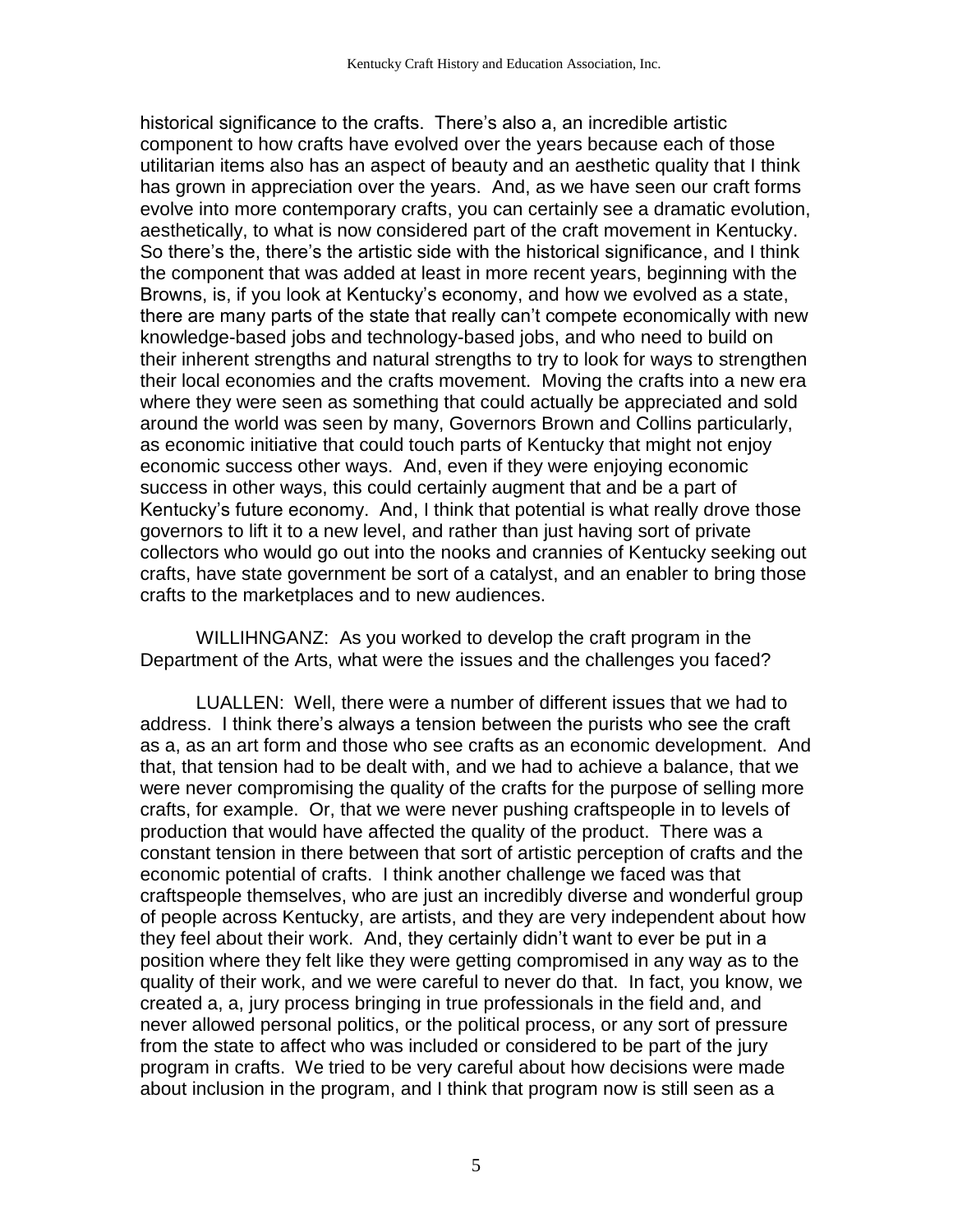national model. The juried crafts program that allows for Kentucky craftspeople to be rated and considered worthy to participate in the state program. I think too, some craftspeople, our other challenges, is some craftspeople really weren't interested in learning about the business side of this. They just wanted to do their work, and it took a little cajoling often to convince them that if you want to be able to do your work, you have to also be knowledgeable enough to make a living at it so you can keep doing it. And, we had a lot of people who did make that transition, who were doing crafts at night and on the weekend, while they had a day job to try to support their families. And, we were trying to take them to a level where they knew enough about the business side of it that they could actually make a living at it. And, that took some convincing sometimes to get people to that stage, because typically artists aren't as interested in that, in the business aspects of the whole process.

WILLIHNGANZ: Well, they certainly aren't, and it surprised me how many of the artists I've interviewed have day jobs, and they only just do this on the part-time, and they do beautiful, terrific work. But, they haven't mastered the business aspects of it enough to actually do this full time. They're working toward that, but yes, it's a critical factor. Were there any particular conditions or attributes about the state of Kentucky that naturally lead state government to become involved in supporting the crafts initiative?

LUALLEN: Well, Kentucky has one of the most well-respected and unique craft traditions in the nation, and I think its partially because of this early settlement of the state by the pioneers who came here, especially through the mountains of eastern Kentucky, and settled and became a very indigenous group of folks who exchanged their traditions, and built on those conditions in a fairly sheltered environment. So, we have a very rich, varied tradition that is, has a historical context, which is a part of what our image is in crafts. But also, we added on to that, that has sort of spawned additional, younger generations of artists who built their own new contemporary approaches to building on that, that tradition. The Guild in Berea really is seen as the preeminent national organization, nationally, as a state organization. Let me say that again. The Guild is seen as the preeminent state organization to really foster a supportive culture for its local craftspeople, and the Kentucky Guild of Artists and Craftsmen preceded any state focus on this. They really were a, a, a group of, a selfgoverning group of craftspeople who decided that this tradition was so important they needed to ban together…think of ways they could help each other, and to help grow the craft traditions.

WILLIHNGANZ: What…when you were able to involve Governor Collins in the initiative? What impact did that have?

LUALLEN: Governor Collins took a strong personal interest in the crafts program, and as the Commissioner of the Arts for the governor I had direct access to her to brief her, and be sure she understood the value and the impact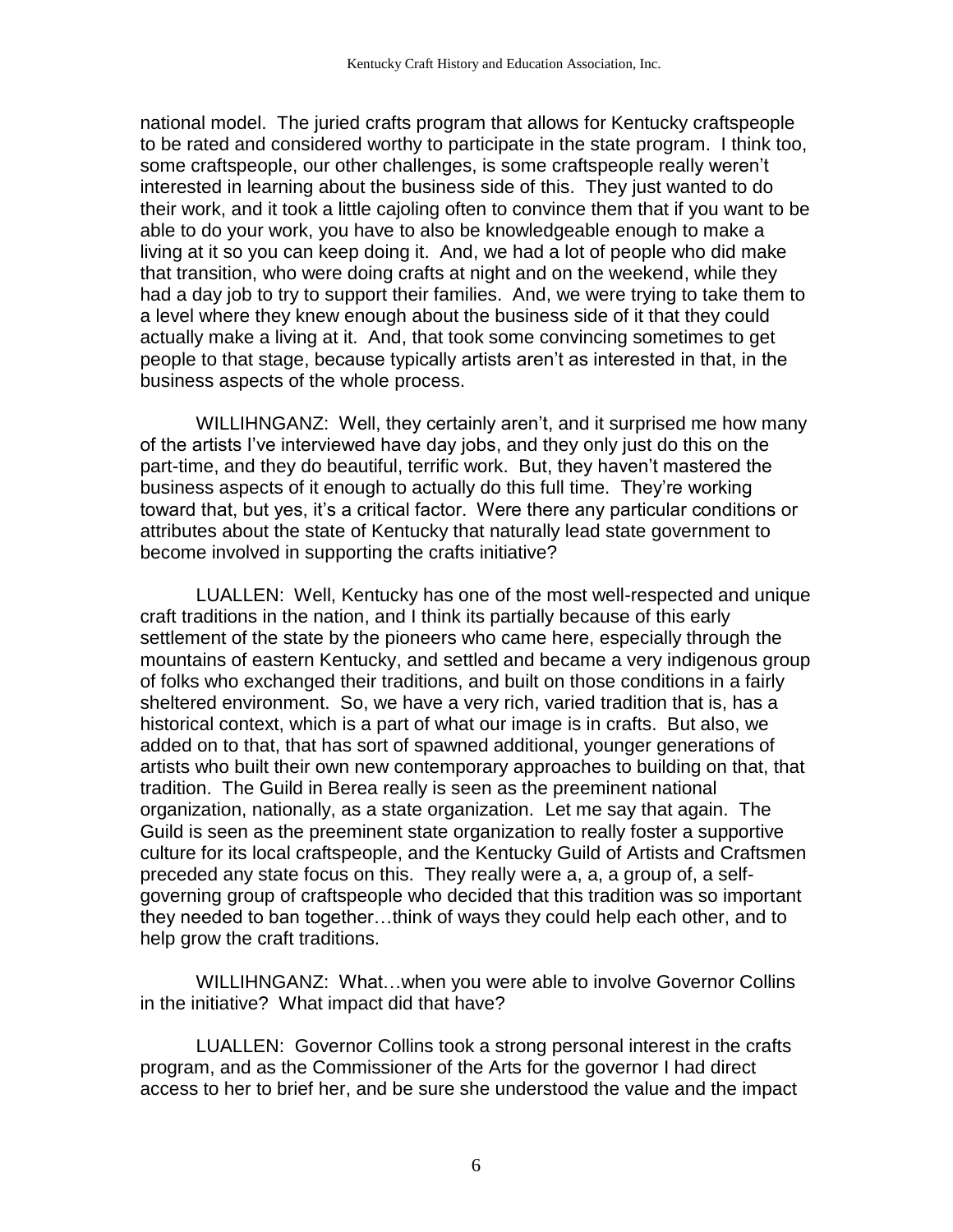of the program, and how important it would be for her to get personally involved. So, every time we asked her to get personally participate, she was there. And, when we took the first group of Kentucky craftspeople to New York to the New York Gift Show, she came. I have wonderful photographs of that first trip. And when we would do those New York Gift Shows, we would also plan a whole series of events around it. For example, we would do a luncheon for editors and publishers of magazines who focus on travel and the arts and culture. And, we would invite a group of editors and publishers to a personal luncheon with the governor, where she would highlight the crafts tradition in Kentucky, and those kinds of things were critical because when you have the Governor personally involved, people do listen, and participate, and respond to the invitations. So, Governor Collins took it very personally. She came to all those shows every year that she was Governor. She also…she also highlighted crafts at every opportunity that she could. I remember a luncheon that we did in California, hosted by Arm & Hammer, and she…it was an economic development luncheon for CEOs of companies who might consider investing in Kentucky, and she had me…I was there with her, helping her plan and organize the event. And, we shipped two cases of Kentucky crafts out there to decorate the tables with, at this very elegant luncheon for some of the top CEOs in California, because she thought it was important to highlight Kentucky's unique culture and heritage, and to leave a very positive image with potential investors in Kentucky. Every time she traveled to Japan, which was numerous times, she was the most successful governor at, at recruiting Japanese business to Kentucky. Every time she traveled, she took a selection of Kentucky crafts to give as personal gifts to her Japanese counterparts, and to business executives, and gift giving with the Japanese is quite a tradition. You know, there's the whole protocol about making sure the gifts are at the proper level for the individual you're meeting with, and we spent a great deal of time making sure she took the right kinds of things that would be appropriate in Japan. And, she never missed an opportunity to personally promote the crafts tradition, and the economy of the crafts community being strengthened. I don't…I can't think of a single thing I ever asked her to do or suggested she do that she didn't jump and do.

WILLIHNGANZ: Wow. That's terrific. You know, Fran pointed out something that was kind of interesting to me. She said that a lot of governors…when there's a change in the leadership the state will not continue programs that have been initiated by previous governors. And, given the strength of Phyllis George's presence and the initiative that they launched, its impressive that we have so consistently supported crafts in this state. Do you find that remarkable?

LUALLEN: Yes. In fact, governors in Kentucky have a tradition of abandoning whatever the initiatives were of the previous governor, especially if it's seen as something that was sort of a personal priority of that governor, or governor's spouse. And…and remember in Kentucky, until recently, we've only had four-year terms for our governor, so I think that's been one of the things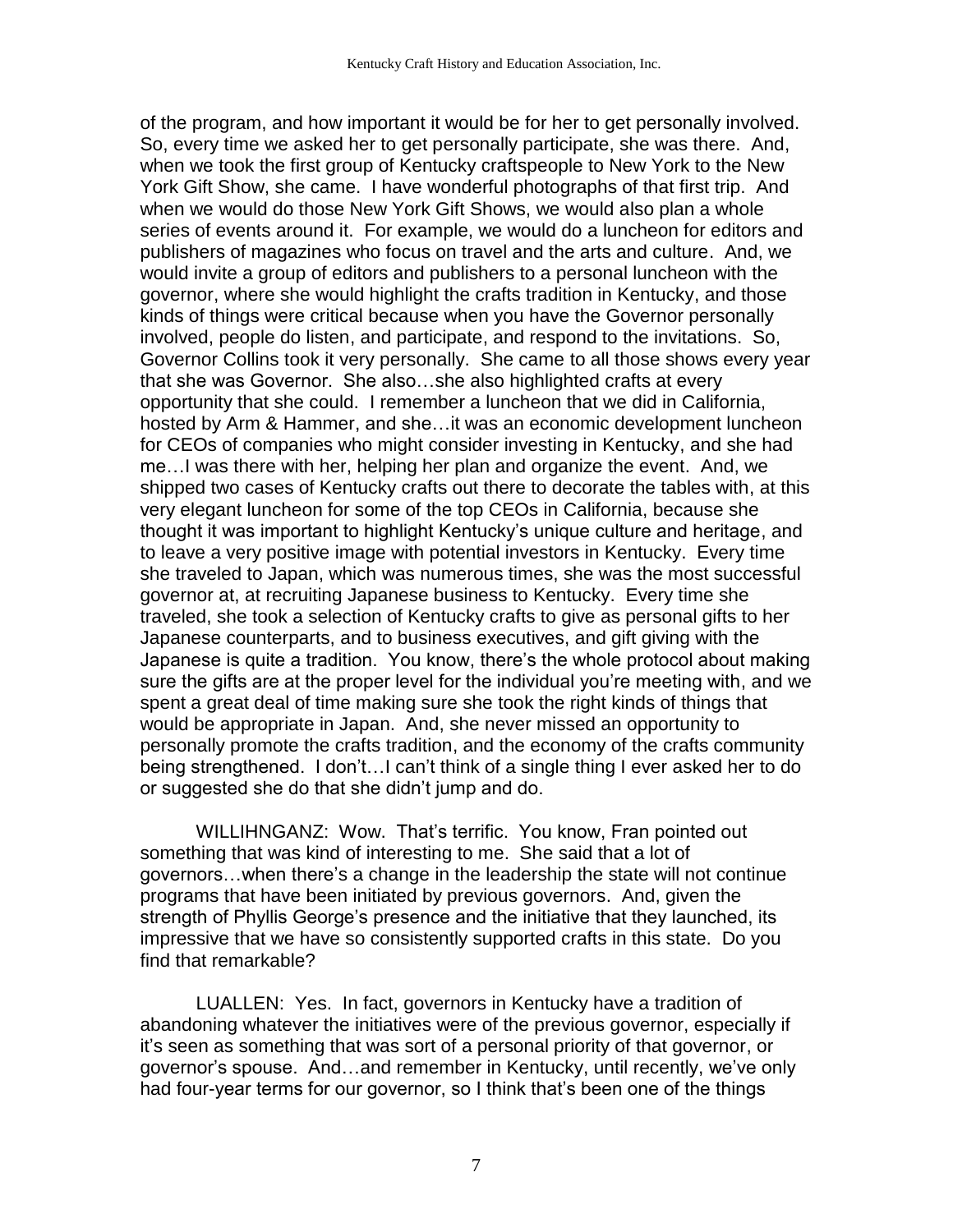that's historically set us back in Kentucky. Because, if a governor picks an issue and he really focuses on it and makes it a top priority, and then four years later, traditionally, the new governor would abandon that initiative and go off on another direction. In the case of the crafts, that didn't happen. I think Governor Collins recognized that Phyllis George Brown had a particular strength with her celebrity status and her media savvy. She had a particular strength that elevated crafts in the public eye, and I think Governor Collins thought that what she could do as a real economic development governor…she could try to think of ways to build on that public awareness that had been developed by the Browns, to take the whole issue of marketing of the crafts to a new level, and our approach was little more low key and not quite as publicity oriented. We got a great deal of publicity, but we didn't quite have the pizzazz that Phyllis George Brown had. We were trying to deal with that from a little different perspective with, a business like approach.

WILLIHNGANZ: After Governor Collins took over, did Phyllis George remain active in promoting the arts?

LUALLEN: I think Phyllis George always maintained an interest in promoting the arts and culture in Kentucky. She, I think, continues today to participate in any way. I know, you know, she founded, helped to found the Kentucky Art and Craft Foundation in Louisville. And, she saw that as part of her legacy because it became a private, non-profit entity that moved on and, and maintained a real focus on high quality crafts in an effort totally separate from state government. And, with their gallery in Louisville and the other efforts they've done to support Kentucky crafts people, I think that's an important part of Phyllis George Brown's legacy.

WILLIHNGANZ: Well. I will be interviewing her too later on at some point here. Hopefully I'll have my game together a little better before I get there (Laughter—Willihnganz). What were the most significant outcomes for the crafts program during your term as Commissioner of the Craft Department of Arts?

LUALLEN: I believe during the Collins Administration we created a whole new level of sophistication among the craftspeople, as it relates to the business potential of their work. We specifically opened up new wholesale markets. We developed new relationships for hundreds of craftspeople with buyers, both through our efforts out of state, and also through the growth of the Kentucky Craft Market in Louisville, and its wholesale day, where we bring buyers in from all over the country to see our best Kentucky craftspeople, and their work on display. And, I think through those four years we literally sold millions of dollars worth of crafts, that was money directly going back into the families, and communities of Kentucky craftspeople. But in doing that, I think we, we elevated the business acumen and the understanding and sophistication of craftspeople, thinking of their work as an economic tool that could help them make a living for themselves and their families, and help other craftspeople.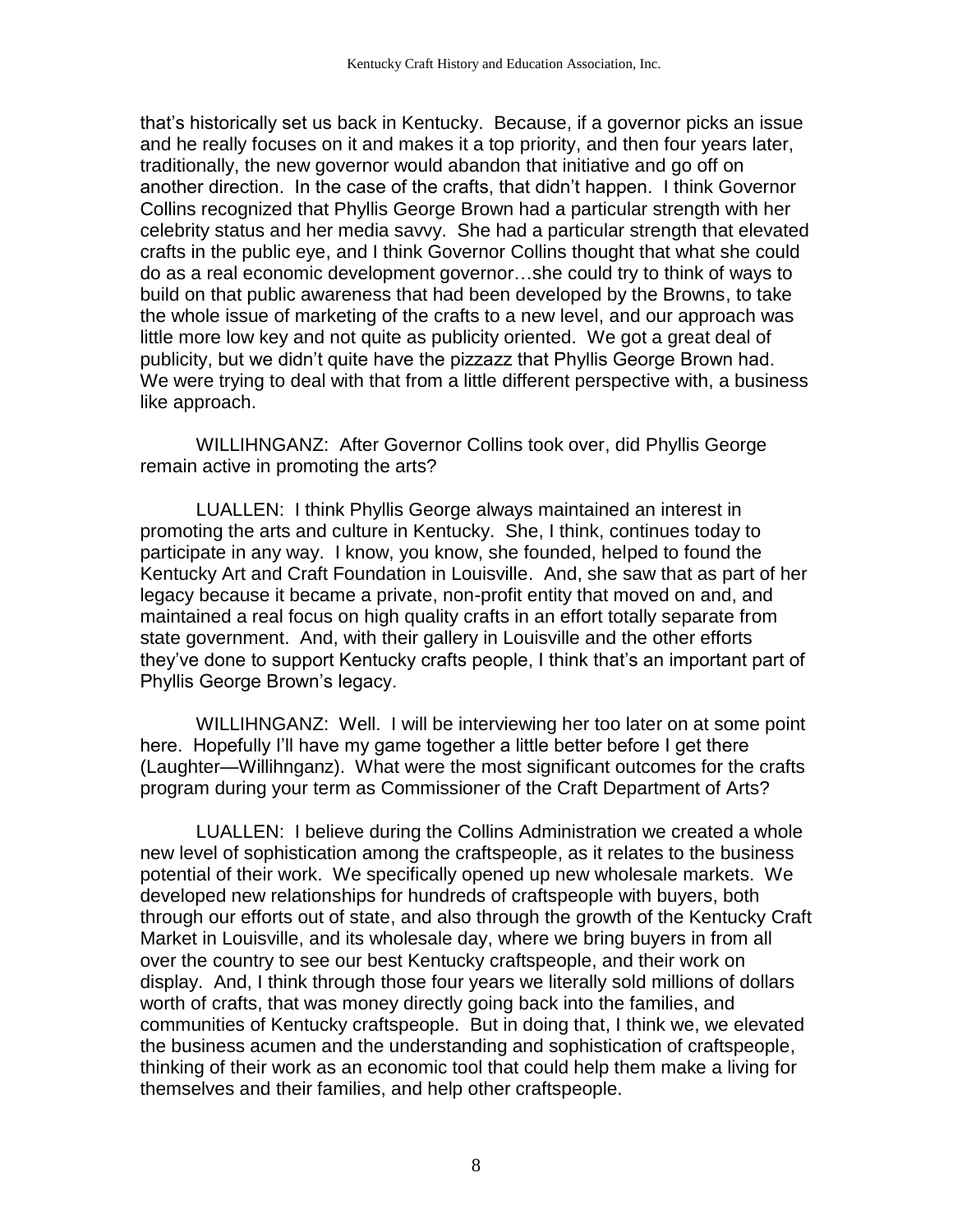WILLIHNGANZ: What other state agencies were involved in supporting the craft initiative? How were crafts integrated into other state government events and activities?

LUALLEN: Well, one of the important initiatives that we worked on when I was involved in the Department of the Arts, and later under Governor Jones, when I became Secretary of Tourism…in both of those administrations we had a strong emphasis on cultural tourism. When I was in the Arts, we were working closely with the Tourism Cabinet and the Parks Department, for example, to encourage visitors to Kentucky to see the crafts studios; to visit Berea; to visit the Arts and Crafts Foundation; to visit these areas where we knew they would find and see quality crafts either being made or being sold. So, we were integrating images and tour information into all of the tourism promotional activities. We also had a very aggressive effort, when I was Commissioner of the Arts to, to upgrade the Kentucky state park gift shops, and have them focus on Kentucky arts and crafts, rather than just the cheap souvenirs that are always featured. So, we were…there was a lot of work involved in that administration to do outreach to the Tourism and Parks folks. And then later, I had a little more clout to make some things happen in that regard when I became Secretary of Tourism, because I had all of the parks under my purview then, and we did have a very successful effort then with the Crafts Marketing staff actually designing our state park gift shops, and how they would be…how crafts would be merchandised there, and how crafts would be spotlighted there. And, that was a very successful effort. And, we put even more emphasis then on cultural tourism, trying to market to our national tourism audience the image of Kentucky as a place that you could come, and really see and enjoy a particular heritage that we were so proud of.

WILLIHNGANZ: You're certainly an eclectic person, but I don't quite understand the transition from Commissioner of the Arts, which I can get, to Secretary of Tourism? What was the attraction there?

LUALLEN: Well, I've had a, I've had a very varied background. I, again, when I was Arts Commissioner, we not only were working on all the programs that fund and support the arts in Kentucky…and this is…all of the arts funding goes through that agency for visual arts or performing arts…community arts activities all across the state, as well as crafts. We had a strong visual arts program. But, in addition to that, we also had all of the part of state government that supported the governor's office in its communication strategies. So, I have a long background and career that has touched on communications strategies, and marketing, and promotional activities. So, all those things combined led me to, after the Collins Administration, being recruited to Louisville where I headed the economic development effort in the Louisville areas. They were starting up a new initiative. And, I returned to Frankfort after serving as President of the Greater Louisville Economic Development Partnership at Governor Jones'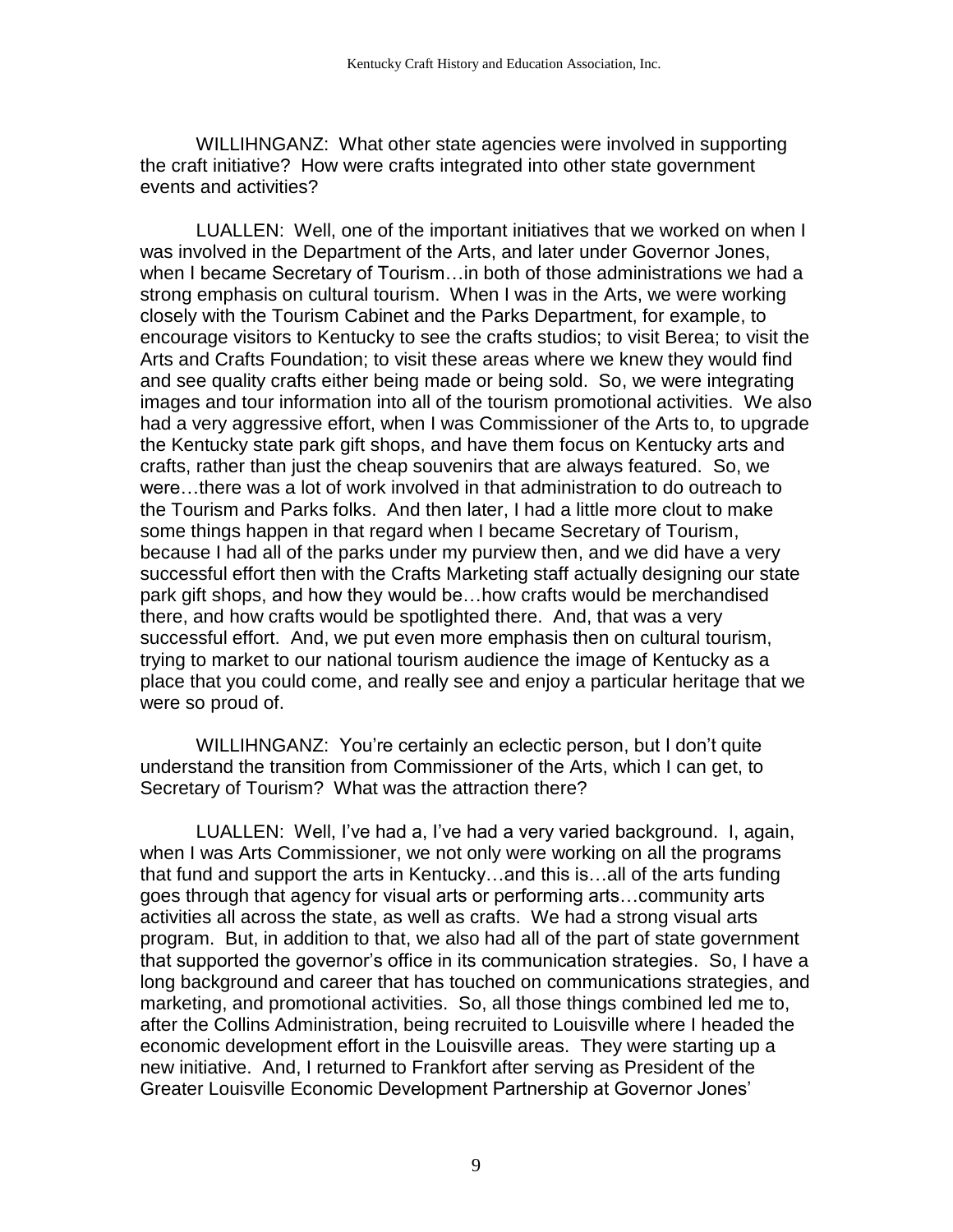request, to become Secretary of Tourism. The main reason he asked me to come back and do that, is he was trying to gain support for 100 million dollar bond issue to support renovation of all the state parks. And, he needed someone with economic development credentials to sow that notion as an economic development investment. And, I traveled across the state for him, and secured the support for that bond issue, speaking and meeting with groups and repeating over and over the message that if we invest in parks, it means economic growth and prosperity for the parts of the state that can benefit from that type of tourism. So, there was a linkage from my background in promotions, communication, and marketing, to my efforts in economic development in Louisville, back to this effort to successfully gain the \$100 million investment for Governor Jones in the Tourism Cabinet. Now, that leads you to the next interesting question is, "Now how did I get to be State Auditor?" (laughter— Luallen).

WILLIHNGANZ: Well, if you want to go completely off the reels, yeah (laughter—Willihnganz). How did you do that?

LUALLEN: Well, interesting turn of events. At the end, toward the end of the Jones administration, I was Secretary of Tourism, and I had successfully led his effort to gain that funding for the parks. And I, that meant I had traveled to over 70 counties. And in the first year that I was in that job, I had worked with legislators in every area of the state to try to secure that passage, and try to negotiate how the money would be spent. I had structured that whole bond issue in terms of how we had set the priorities for the funding, and how it would flow, and how it would be spent in the ways where we had the best return. So, because of that experience, Governor Jones asked me to move over and become Secretary of the Finance Cabinet. He had a vacancy there, and needed someone to step into that role. And, I had worked very closely with him in all of the financial aspects of that parks initiative, so I became Secretary of Finance Cabinet. That gave me a very good perspective on the broader issues affecting the administration of state government. Because the Finance Cabinet handles all of the debt management for the state, manages all of its investments, manages all of its capital construction projects, sale of bond issues that finance capital construction, and it owns and administers all of the properties across the state that the state is responsible for. So, because of that experience, combined with my previous experience, then Governor Patten came in and asked me to come over to his office to be Deputy Secretary of the Cabinet, a job I did for six months and then moved up to Secretary of the Governor's Cabinet. That's like the chief operating officer for state government, where I was responsible, day-today, for the administration of state government. But also, more importantly, for the administration of his policy agenda…helping the governor keep his policy agenda on track…helping to development legislation, and a plan for passing and enabling that legislation. So in that job, which I held for seven years, I worked on every major aspect of public policy that, that touches the state. I played a significant role in his higher education reforms, for example, in 1997, his early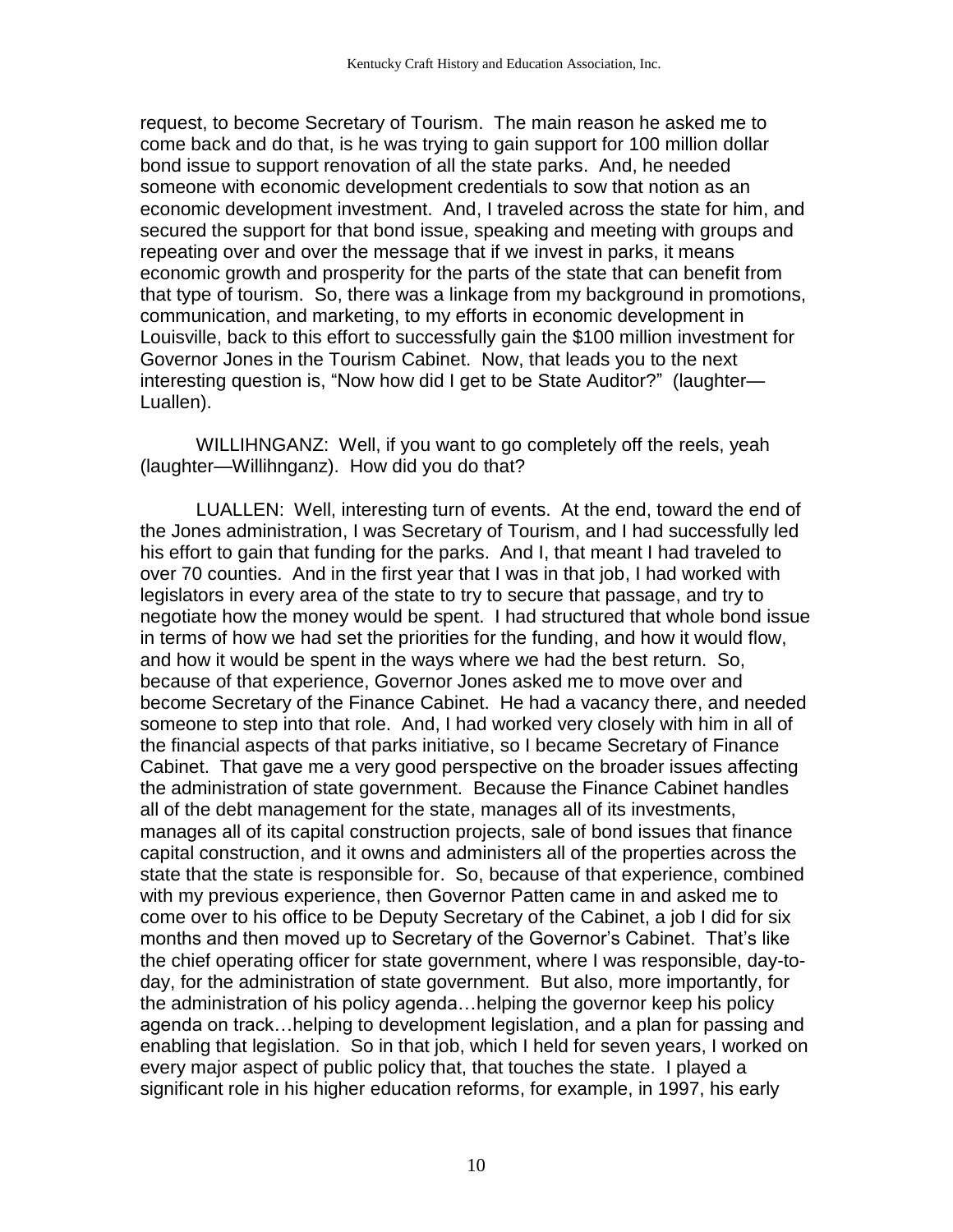childhood initiatives, initiatives in mental health, education, Medicaid…just about every aspect of government where you have a serious public policy focus…it was my job to keep all of that on track. So, in that role, I really learned and grew in just about every area of public policy that touches state government. When I decided to run for state auditor, I made a decision that I would look at that job from a perspective of my background and experience. Oh, and also, while I was in the governor's office as Secretary of the Cabinet, I served concurrently for a time as state budget director. So, when I made the decision to run for auditor, by then I had more financial management experience than anyone who had ever run for auditor, as budget director, Secretary of Finance, and Secretary of the Cabinet and made a decision to take that background experience, run for an office, where I thought I could use my job, use my experience in government administration…especially the financial management side, and use that as a way to try to elevate the state auditors office, and get it involved at the higher level in many of these public policy leaders.

WILLIHNGANZ: You may be the only woman I've ever met who works harder than my wife (laughter—both).

LUALLEN: I don't know. She's working pretty hard.

WILLIHNGANZ: She's working pretty hard. That's a fact.

LUALLEN: She's got her hands full (laughter—Willihnganz) taking care of Jim Ramsey every day.

WILLIHNGANZ: That's the truth. How were you able to get to continue to support crafts in your latter positions? Well, you sort of touched on this.

LUALLEN: Yeah. I did. I mean, every job I had after I left the Department of the Arts I was in a position…I was in a little higher position where I could be sure that the crafts program was supported…be sure that it was funded. For example: in the governor's office…that seven years that I spent under Governor Patton, that's when we funded the Berea Artisan Center, which has become a remarkable showcase for Kentucky crafts, and also what we hope will be a gateway to Eastern Kentucky for visitors who would stop there to learn more about Berea, learn more about the other craft facilities…studios in the east. Because I was in a role then, where I could have a significant impact on the governor's budget, I was able to influence the successful funding and construction of the Berea Artisan Center. So, every job I've been, in I've tried to use my real interests and understanding of the arts to be sure that I could help influence from that perspective, from whatever position I was in, being sure that there was support being given.

WILLIHNGANZ: Okay, do you think this…the success of the Kentucky Craft Marketing Program played a role in the ongoing development of more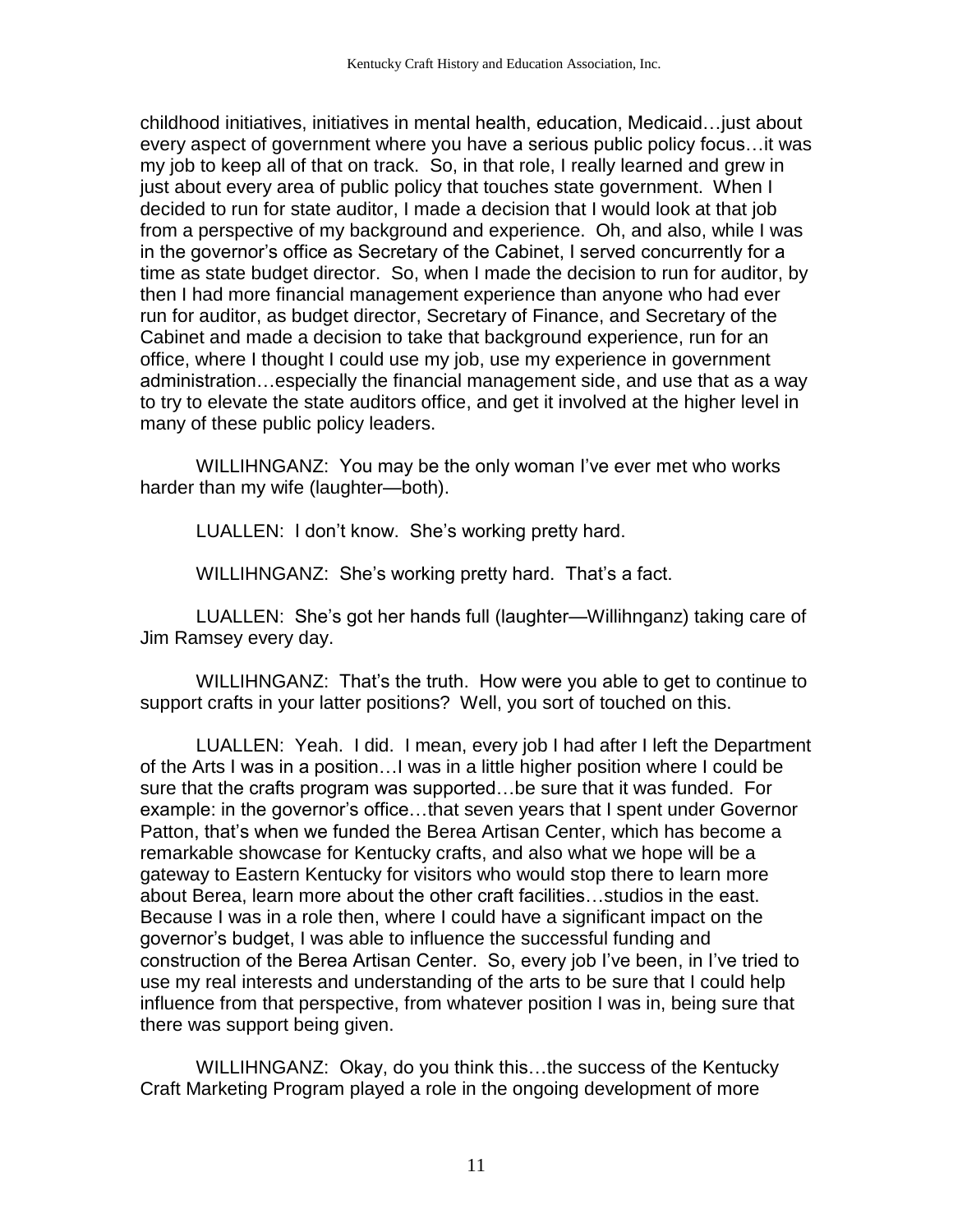recent craft initiatives across the street, across the state, such as the Artisan Center or the School for Craft?

LUALLEN: Yes, there's no question. There's no question that the Kentucky Crafts Marketing Program elevated crafts to another level of respect and credibility, and really reinforced the notion that a successful emphasis on crafts can be an economic stimulus. And, I think that's why it was successful to fund the Berea Artisan Center in Berea. I think the Crafts Marketing Program had really elevated crafts to a new level. The school in Hindman was a particular focus in the Patton administration, because Governor Patton, coming from Eastern Kentucky...and I worked for him then in the governor's office...believed that Eastern Kentucky would have to build on some of those traditional unique strengths, like the crafts tradition, if it was going to have a, a viable, economic future; that tourism was important to the future; that building on our crafts tradition was important to the future, and that certainly education was important. So, that crafts school was part of what he saw as sort of a model community approach to how an Eastern Kentucky town could build on its traditional strengths to build a better future.

WILLIHNGANZ: Okay. What do you think the overall impact has been on the State over the last 25 years, due to the success Kentucky has had with its craft programs?

LUALLEN: I already answered that one too, but I'll give it another shot. I think the Crafts Marketing Program has done two or three things. It certainly has elevated the respect and credibility that are given to Kentucky crafts around the nation, which has helped to reinforce a positive image of Kentucky that in some cases may have been much more positive than the stereotypes people have of our state. It's had a direct economic impact. I mean, there's no question that millions of dollars have returned to the families and the communities where these craftspeople are working, because of the successful state effort to make crafts more of an economic influence in regions of the state.

WILLIHNGANZ: Okay. Based on your familiarity with State government, do you feel that it will continue to be supportive?

LUALLEN: I believe the tradition now of State government supporting crafts has been well established. I think its moved way beyond what is seen as anyone's sort of pet project, and I think its seen as a viable program that deserves support, and I believe it will have continuing support.

WILLIHNGANZ: Okay. I think that's all of my questions. Is there anything else you would like to add?

LUALLEN: I don't think so. We hit it all.